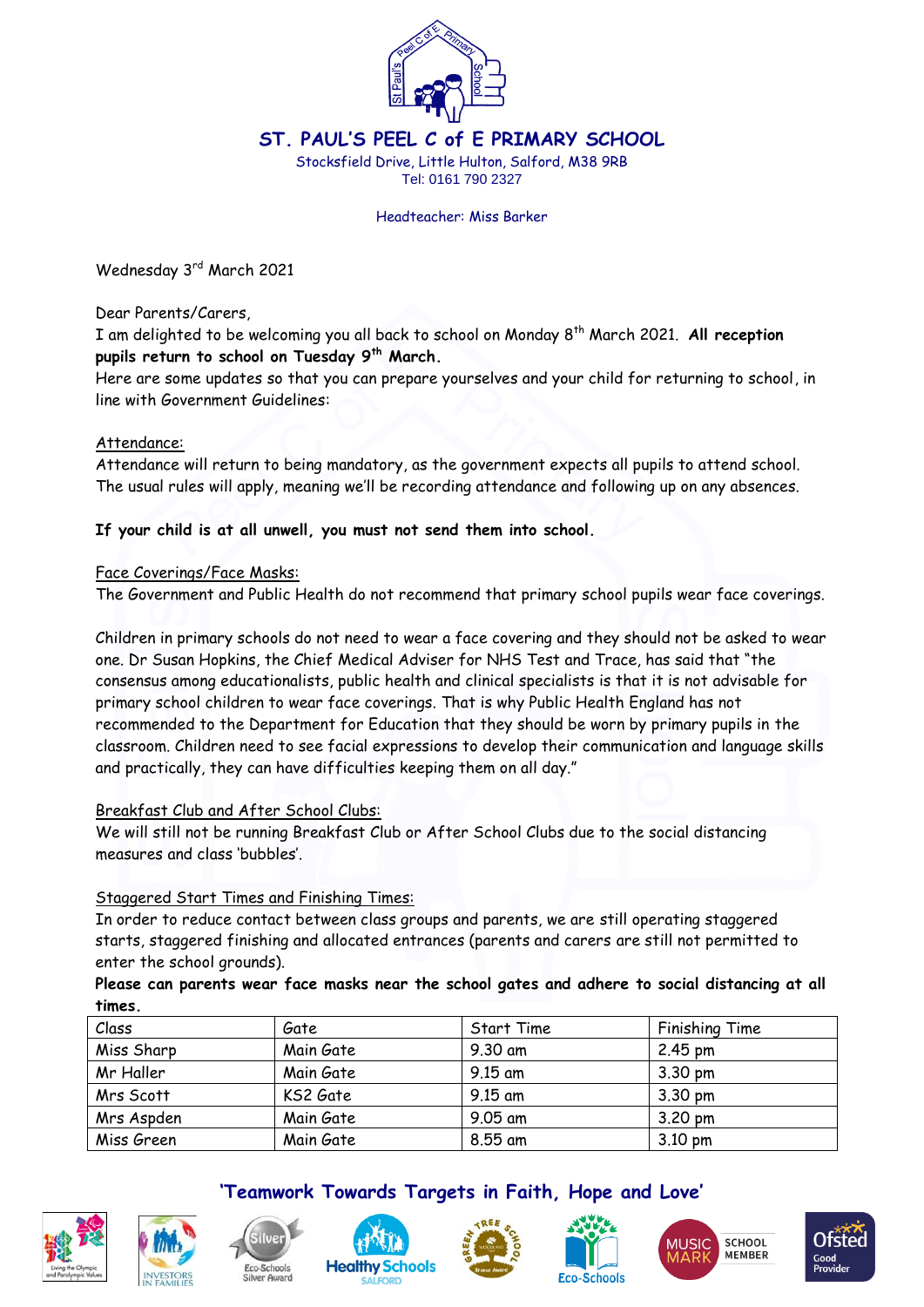

# **ST. PAUL'S PEEL C of E PRIMARY SCHOOL**

Stocksfield Drive, Little Hulton, Salford, M38 9RB Tel: 0161 790 2327

#### Headteacher: Miss Barker

| Miss Herrera      | KS2 Gate    | 8.55 am | $3.10 \text{ pm}$ |
|-------------------|-------------|---------|-------------------|
| Miss McInnes/Miss | Middle Gate | 9.05 am | 3.20 pm           |
| Ashby             |             |         |                   |
| Miss Newton       | Main Gate   | 8.45 am | $3.00 \text{ pm}$ |
| Miss Denney       | KS2 Gate    | 9.05 am | 3.20 pm           |
| Mrs Williams      | Middle Gate | 8.55 am | $3.10 \text{ pm}$ |
| Mrs Barker        | Middle gate | 8.45 am | 3.00 pm           |
| Mrs Ward          | KS2 Gate    | 8.45 am | 3.00 pm           |

## The School Day:

Children will again be kept in the same 'class bubbles' throughout the school day. Children will be given their own set of all the school equipment they will need whilst in class. Playtime and Lunchtimes are again staggered to ensure 'class bubbles' can be kept together and do not mix with other teams in school. Pupils will still be sat in forward facing rows.

## Lunchtime:

Lunch times will be staggered. The majority of pupils will eat in their classroom.

Children who are on packed lunches will need to bring these with them into class and keep them at their desk with them until lunchtime. Parents paying for school dinners will need to do so through Parent Pay. Toast will be provided but payment needs to be again by Parent Pay. We are not accepting cash at the moment in school.

## Hand Washing in school:

Coronavirus is an easy virus to kill when it is on skin so we are still operating a timetable to ensure that all children wash/sanitise their hands every time they come in/leave school and before/after any breaks and lunchtime. We will also have hand washing time within lessons as and when appropriate.

## Pupil Behaviour:

All pupils will need to adhere to all protective measures that have been put into place, for the safety of everyone:

- $\checkmark$  follow any altered routines for arrival or departure;
- $\checkmark$  follow school instructions on hygiene, such as hand washing and sanitising;
- $\checkmark$  follow instructions on who pupils can socialise with at school;
- $\checkmark$  move around the school as per specific instructions (for example, one-way systems, out of bounds areas, sticking to class bubbles);
- $\checkmark$  follow school instructions about sneezing, coughing, tissues and disposal ('catch it, bin it, kill it')
- $\checkmark$  avoid touching mouth, nose and eyes with hands;
- $\checkmark$  tell an adult if they are feeling unwell in any way or experiencing symptoms of coronavirus;

**'Teamwork Towards Targets in Faith, Hope and Love'**

- $\checkmark$  follow the school instructions about use of toilets;
- $\checkmark$  avoid at all times, coughing, sneezing or spitting at or towards any other person